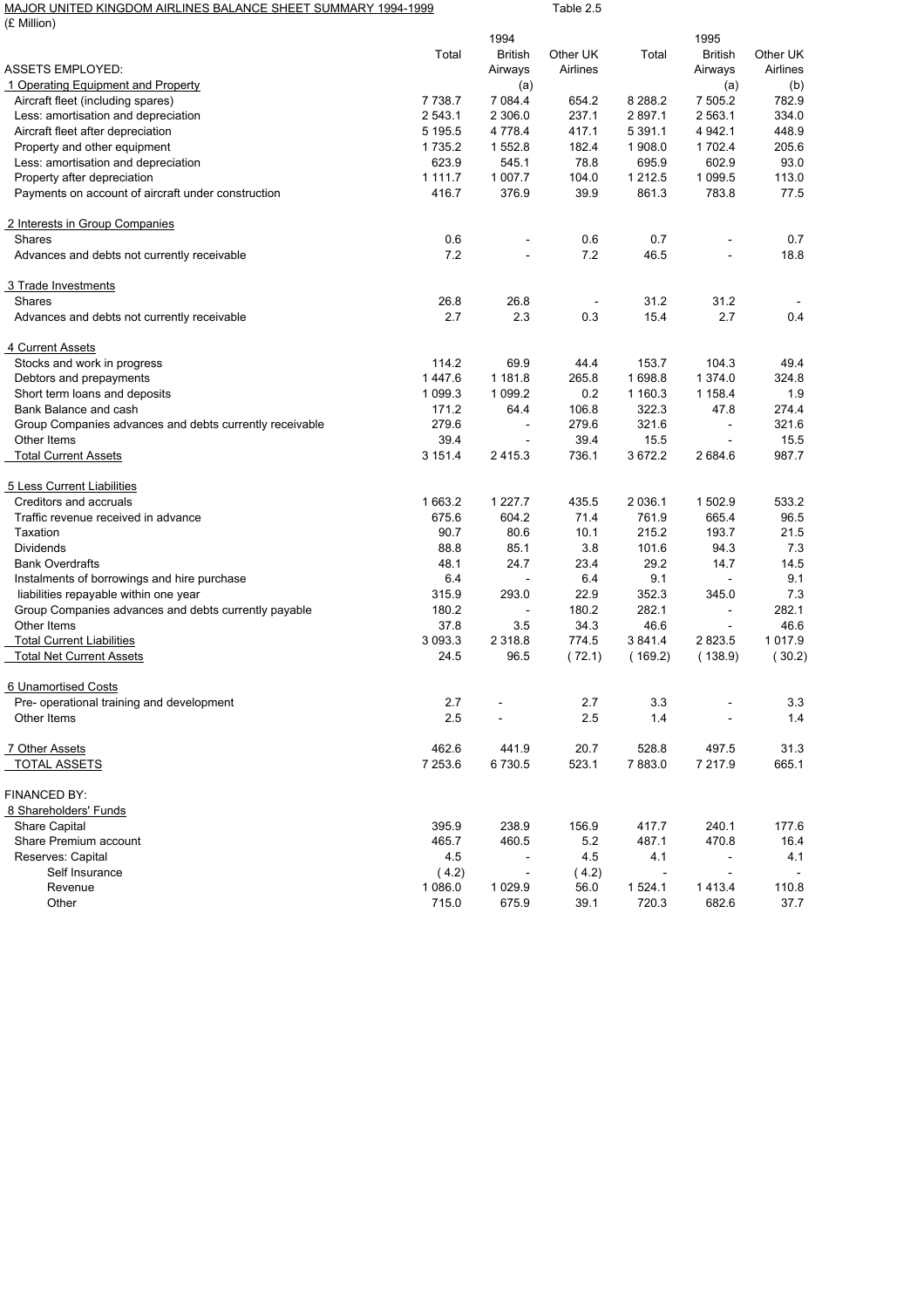Table 2.5 cont

|            | 1996                     |            |             | 1997                     |             |             | 1998           |            |
|------------|--------------------------|------------|-------------|--------------------------|-------------|-------------|----------------|------------|
| Total      | <b>British</b>           | Other UK   | Total       | <b>British</b>           | Other UK    | Total       | <b>British</b> | Other UK   |
|            | Airways                  | Airlines   |             | Airways                  | Airlines    |             | Airways        | Airlines   |
|            | (a)                      |            |             | (a)                      | (c)(d)(e)   |             | (a)            | (f)(g)     |
| 9 2 2 0.0  | 8 3 0 4 .5               | 915.6      | 10 851.8    | 9610.8                   | 1 241.0     | 12 493.0    | 10 755.9       | 1737.1     |
| 3 162.3    | 2817.6                   | 344.8      | 3585.9      | 3 147.9                  | 438.0       | 3927.0      | 3 3 5 4 . 4    | 572.6      |
| 6 057.7    | 5486.9                   | 570.8      | 7 265.8     | 6462.9                   | 802.9       | 8 5 6 6.0   | 7 401.5        | 1 164.5    |
| 2 173.9    | 1 907.7                  | 266.2      | 2 344.8     | 2 0 3 6 . 3              | 308.6       | 2 3 8 2 . 1 | 2 011.0        | 371.1      |
| 783.6      | 656.9                    | 126.7      | 749.7       | 596.0                    | 153.7       | 695.5       | 504.2          | 191.3      |
| 1 390.3    | 1 250.8                  | 139.5      | 1 595.1     | 1 440.2                  | 154.9       | 1686.6      | 1 506.8        | 179.8      |
| 907.3      | 850.7                    | 56.6       | 825.5       | 763.2                    | 62.4        | 768.5       | 706.4          | 62.0       |
|            |                          |            |             |                          |             |             |                |            |
| 7.1        |                          | 7.1        | 6.9         |                          | 6.9         | 898.3       | 888.3          | 10.0       |
| 61.4       |                          | 61.4       | 63.0        |                          | 63.0        | 63.0        |                | 63.0       |
| 285.0      | 285.0                    |            | 65.4        | 64.9                     | 0.5         | 28.7        | 28.7           |            |
| 13.0       | 2.4                      | 10.6       | 11.8        | 2.3                      | 9.5         | 5.6         | 2.3            | 3.4        |
|            |                          |            |             |                          |             |             |                |            |
| 130.7      | 77.7                     | 53.0       | 129.3       | 75.1                     | 54.2        | 135.3       | 61.8           | 73.5       |
| 1775.5     | 1411.9                   | 363.7      | 1838.4      | 1 4 3 2.2                | 406.2       | 1672.9      | 1 153.8        | 519.2      |
| 600.5      | 598.0                    | 2.5        | 706.0       | 688.7                    | 17.2        | 1 0 2 0 .0  | 987.5          | 32.6       |
| 304.1      | 76.2                     | 227.9      | 371.2       | 49.6                     | 321.6       | 414.3       | 27.3           | 386.9      |
| 424.8      | 1.1                      | 423.7      | 819.0       | $\overline{\phantom{a}}$ | 819.0       | 1437.0      | 222.3          | 1 2 1 4.7  |
| 26.8       | $\overline{\phantom{a}}$ | 26.8       | 23.5        |                          | 23.5        | 15.1        |                | 15.1       |
| 3 2 6 2.5  | 2 164.9                  | 1 097.6    | 3887.4      | 2 2 4 5 . 6              | 1641.7      | 4 6 9 4.7   | 2 4 5 2.7      | 2 2 4 1 .9 |
| 2 0 9 4 .0 | 1499.6                   | 594.3      | 2 180.0     | 1512.1                   | 667.9       | 2 009.2     | 1 2 2 6 . 8    | 782.4      |
| 905.8      | 790.4                    | 115.4      | 821.9       | 671.3                    | 150.6       | 785.2       | 616.1          | 169.2      |
| 204.3      | 177.5                    | 26.9       | 142.8       | 125.1                    | 17.7        | 108.1       | 69.3           | 38.8       |
| 121.2      | 108.3                    | 12.9       | 203.9       | 124.0                    | 79.9        | 278.8       | 190.0          | 88.8       |
| 25.2       | 13.9                     | 11.3       | 40.5        | 17.1                     | 23.4        | 13.4        | 0.3            | 13.1       |
| 599.7      | 555.0                    | 44.7       | 414.3       | 356.0                    | 58.2        | 417.5       | 375.2          | 42.4       |
| 171.8      |                          | 171.8      | 520.9       |                          | 520.9       | 2 2 2 5.1   | 1 258.8        | 966.3      |
| 45.2       | 16.9                     | 28.3       | 33.5        | 15.1                     | 18.4        | 58.8        | 19.8           | 38.9       |
| 4 167.2    | 3 161.6                  | 1 005.5    | 4 357.7     | 2820.7                   | 1 537.0     | 5 896.1     | 3756.3         | 2 139.9    |
| (904.7)    | (996.7)                  | 92.1       | (470.3)     | (575.1)                  | 104.7       | (1201.5)    | (1303.5)       | 102.1      |
| 6.7        |                          | 6.7        | 7.6         |                          | 7.6         | 8.8         |                | 8.8        |
| 0.6        |                          | 0.6        |             |                          |             |             |                |            |
| 428.5      | 397.2                    | 31.3       | 338.6       | 320.9                    | 17.7        | 39.8        | 18.7           | 21.1       |
| 8 2 5 3.1  | 7 276.5                  | 976.6      | 9709.5      | 8479.3                   | 1 2 3 0 . 3 | 10 864.0    | 9 249.2        | 1614.8     |
| 430.2      | 250.6                    | 179.6      | 444.6       | 259.7                    | 184.9       | 563.7       | 351.4          | 212.2      |
| 579.3      | 565.0                    | 14.4       | 670.5       | 650.1                    | 20.5        | 786.4       | 763.9          | 22.5       |
| 4.6        |                          | 4.6        | 3.1         |                          | 3.1         | 1.9         |                | 1.9        |
| $\sim 100$ | $\sim$ $-$               | $\sim$ $-$ | $\sim$ $-$  | $\sim$ $-$               | $\sim$ $-$  | $\sim$ $-$  | $\blacksquare$ |            |
| 2 000.4    | 1759.5                   | 240.8      | 2 2 1 3 . 6 | 2 001.2                  | 212.4       | 1951.2      | 1 643.8        | 307.5      |
| 667.2      | 634.6                    | 32.6       | 592.2       | 560.1                    | 32.1        | 327.3       | 290.1          | 37.2       |